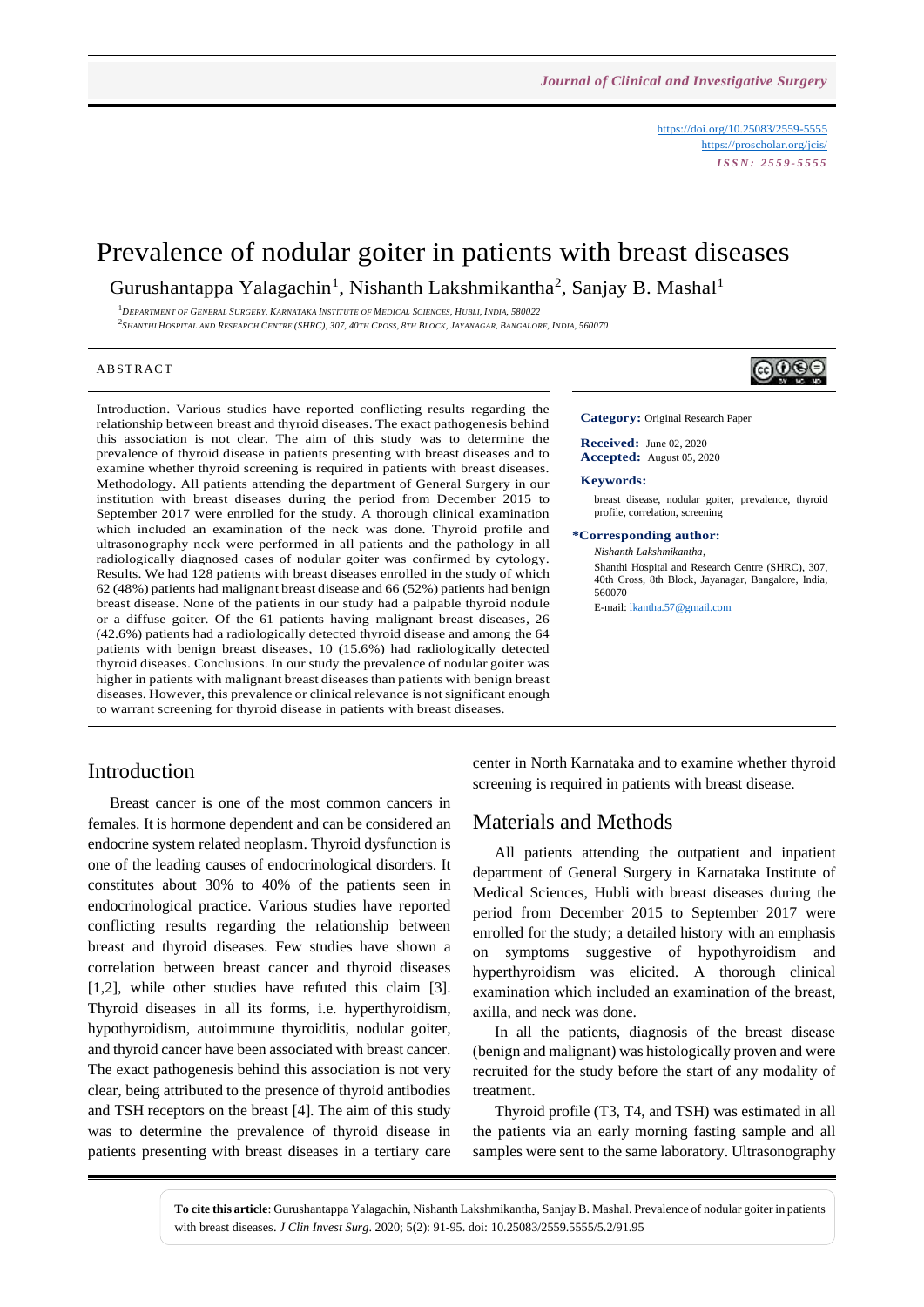(USG) neck was performed in all patients by a Senior Radiologist with a Phillips IU 22 machine using a linear probe with 3-12mhz frequency and all radiologically diagnosed cases of nodular goiter were further confirmed histologically by an ultrasound-guided Fine Needle Aspiration Cytology (FNAC) using a 21 G needle. The USG guided aspiration was done by the radiologist himself and the slides were prepared on the spot by pathology postgraduate students. The slides were reviewed and reported by a senior pathologist.

We also looked for associated comorbid conditions like Diabetes Mellitus and Hypertension amongst the patients, and its impact on the association between breast and thyroid diseases.

We excluded patients with thyroid illness diagnosed by clinical history and examination prior to presentation with the breast disease and those who refused to consent to be a part of the study.

#### Results

A total of 128 patients with breast diseases who fulfilled the inclusion criterion were enrolled in the study of which 62 (48%) patients had malignant breast diseases and 66 (52%) patients had benign breast diseases. Of the 128 patients, 3 (2%) were male and the rest were female. Majority of the patients with benign breast disease presented at less than 30 years of age while most of the patients with malignant breast diseases presented above the age of 45 years (Figure 1).





Among the patients with benign breast diseases fibroadenoma was the most common diagnosis and was found in 47 (71%) patients. Breast abscess in 9 (12%) patients, gynecomastia in 3 (5%) patients, granulomatous mastitis in 2 (3%) patients, fibrocystic disease in 2 (3%) patients, and ductal papilloma in 1 (1%) patient. There were 62 patients diagnosed with breast carcinoma and all of them were diagnosed as infiltrating ductal carcinoma.

In our study none of the 128 patients enrolled had a palpable thyroid nodule or a diffuse goiter, however on ultrasound of the neck, 34 (26%) patients had features suggestive of nodular goiter, while 2 (2%) patients had features suggestive of Hashimoto's thyroiditis and 92 (72%) patients had a normal thyroid. Of the 61 patients having malignant breast diseases it was found that 26 (42.6%) patients had a radiologically detected thyroid disease and among the 64 patients with benign breast diseases, 10 (15.6%) had radiologically detected thyroid diseases which was statistically significant (p< 0.001). Both the cases of Hashimoto's thyroiditis were from the malignant breast disease group.

In our study fasting early morning samples for evaluation of the thyroid profile of all the patients were sent to the same laboratory and the reference values are as follows.

- $O$  T<sub>3</sub> 0.7-2.0 ng/ml
- $O$  T4 4.4-12.0 ug/ml
- o TSH 0.5-5.0 miU/l

There was no statistically significant difference between the values of T3, T4, and TSH amongst the patients with benign and malignant breast diseases. There was no statistically significant difference in the values of T3 and T4 amongst patients with and without thyroid nodules diagnosed on the USG neck. The mean TSH in patients who had a radiologically detected thyroid lesion was 4.65 and in patients with a normal thyroid on USG was 2.6, the difference was statistically significant  $(p<0.001)$ . There was no significant difference in terms of comorbid conditions like diabetes mellitus and hypertension amongst the patients who had a radiologically detected nodular goiter and those who had a normal thyroid on USG neck (Tables 1, 2).

**Table 1.** Difference in proportion of thyroid lesion on USG neck between those with Malignant and Benign breast diseases, N=128

| <b>Type of Breast</b><br>disease | <b>Thyroid lesion on USG</b> |             | Total, $n$ $(\%)$ | p value |
|----------------------------------|------------------------------|-------------|-------------------|---------|
|                                  | Yes, $n$ $(\%)$              | No, $n$ (%) |                   |         |
| <b>Benign</b>                    | 10(15)                       | 56 (85)     | 66 (100.0)        | 0.001   |
| <b>Malignant</b>                 | 26(42)                       | 36(58)      | 62(100.0)         |         |
| <b>Total</b>                     | 36(28)                       | 92(72)      | 128(100.0)        |         |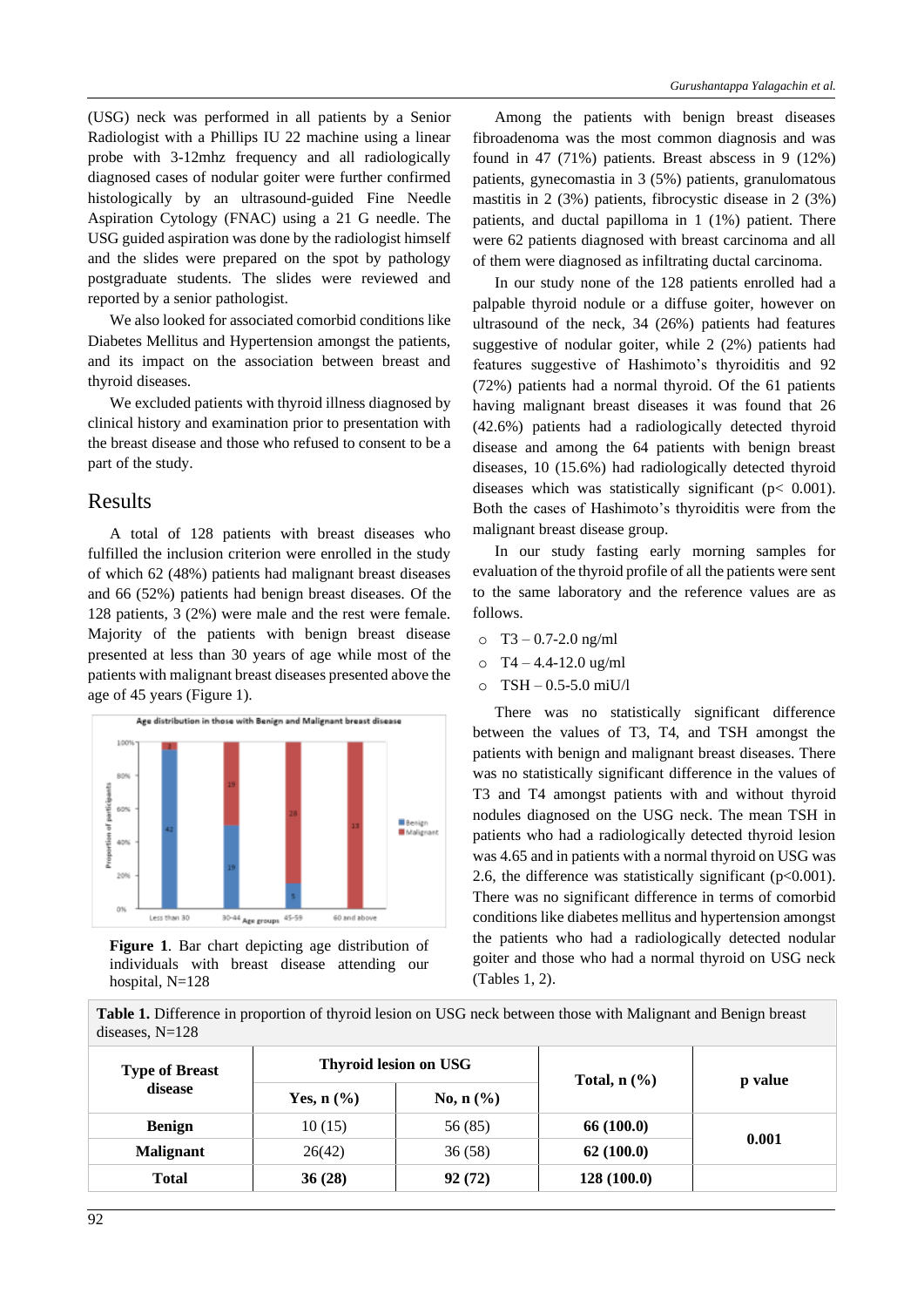| TOR - Interguarule range |                                        |                                         |          |  |  |  |
|--------------------------|----------------------------------------|-----------------------------------------|----------|--|--|--|
|                          | <b>Thyroid lesion on USG neck</b>      |                                         |          |  |  |  |
| <b>Thyroid Profile</b>   | Present, $N=36$<br><b>Median (IQR)</b> | Absent, $N = 92$<br><b>Median (IQR)</b> | p value* |  |  |  |
| T3 levels(ng/ml)         | $2.68(1.15-3.2)$                       | $1.84(1.14-2.8)$                        | 0.034    |  |  |  |
| $T4$ levels $(ug/ml)$    | $8.55(7.6-9.4)$                        | $7.6(4.6-8.6)$                          | 0.007    |  |  |  |
| <b>TSH</b> levels(miU/l) | $4.65(3.15-5.2)$                       | $2.6(1.3-3.4)$                          | < 0.001  |  |  |  |

**Table 2**: Difference in T3, T4 and TSH levels between those with Benign and Malignant breast diseases, N=128, IQR - Interquartile range

#### **Discussions**

In our study we found no association between breast diseases (malignant and benign) and thyroid diseases clinically as none of the patients had a clinically palpable thyroid swelling. Incidental nodular goiter was found in 42% of patients with malignant breast disease and 15% of patients with benign breast disease.

The coexistence of thyroid and breast diseases in a patient has been a subject of debate for a long time. The earliest reports published on the association of breast cancer and thyroid disease dates back to 1896 when Beatson used oophorectomy and thyroid extract to treat patients with breast cancer [5]. There are studies that report the presence of thyroid receptors on the breast and the carcinogenic potential of thyroid hormones through the activation of the MAPK pathway and upregulation of the antiapoptotic gene [6-9]. Vijaykumar et al. indicated that the TSH receptor is expressed in normal breast tissue, and it is significantly increased in human breast tumor samples compared to the control samples [4]. An association between thyroid autoimmunity and breast diseases has been consistently reported. It has been proposed that the immune response might be directed both by tumor and by thyroid tissue [10], or that the tumor and thyroid tissue share common properties, as they both express TPO and the sodium iodide symporter gene [11]. These thyroid autoantibodies have been postulated to act on the receptors present in both the breast and thyroid and may be responsible for the coexistence of breast and thyroid disorders [12,13].

In our study, though the presence of nodular goiter is higher amongst patients with breast carcinoma (46%) when compared to patients with benign breast diseases (15%) these populations cannot be compared due to the marked difference in age of presentation. Reports show that the size and number of nodules may increase with age [14].

In a study by Turan they reported an incidence of nodular goiter of 20 % amongst patients diagnosed with breast cancer. In this study it was reported that there was no significant difference in grade or type of breast cancer [15]. Smyth et al., in their study reported increased volume of the thyroid gland in 42% of patients with breast diseases, on follow up there was no significant enlargement or involution of the thyroid gland following treatment for breast cancer [10]. Dimitri et al. also reported an incidence of thyroid enlargement in 46% of patients with breast carcinoma when compared to the control population [16]. In our study, 42% of the patients with breast carcinoma had a nodular goiter.

Smyth et al. reported an enlarged thyroid gland in 17% of patients with benign breast diseases. In our study, 15% of patients with benign breast diseases had a nodular goiter [10]. Dimitri et al reported a higher incidence of thyroid enlargement (49%) in patients with benign breast diseases [16]. The above-mentioned comparisons are depicted in Table 3.

| <b>STUDIES</b>     | Thyroid abnormality with Malignant<br>breast diseases | Thyroid abnormality in patients with<br>Benign breast diseases |  |  |
|--------------------|-------------------------------------------------------|----------------------------------------------------------------|--|--|
| Dimitri A, et al.  | 46.4%                                                 | 49 %                                                           |  |  |
| P.P.A Smyth et al. | 41.5 %                                                | $17.2\%$                                                       |  |  |
| Our study.         | 42 %                                                  | $15\%$                                                         |  |  |

**Table 3**. Prevalence of thyroid abnormality in patients with breast diseases of different etiologies

The prevalence of a palpable nodular goiter amongst the adult population ranges from 4-7%, whereas the prevalence noted at autopsy is around 50% [17]. It is to be noted that in our study none of the patients had a clinically palpable thyroid gland and the nodular goiter

was a radiological diagnosis. USG of the neck is highly sensitive to pick up nodules and studies have shown that the capacity to pick up incidental nodules is as high as 50% [14]. The risk of a nodular goiter turning malignant is around 4-6%.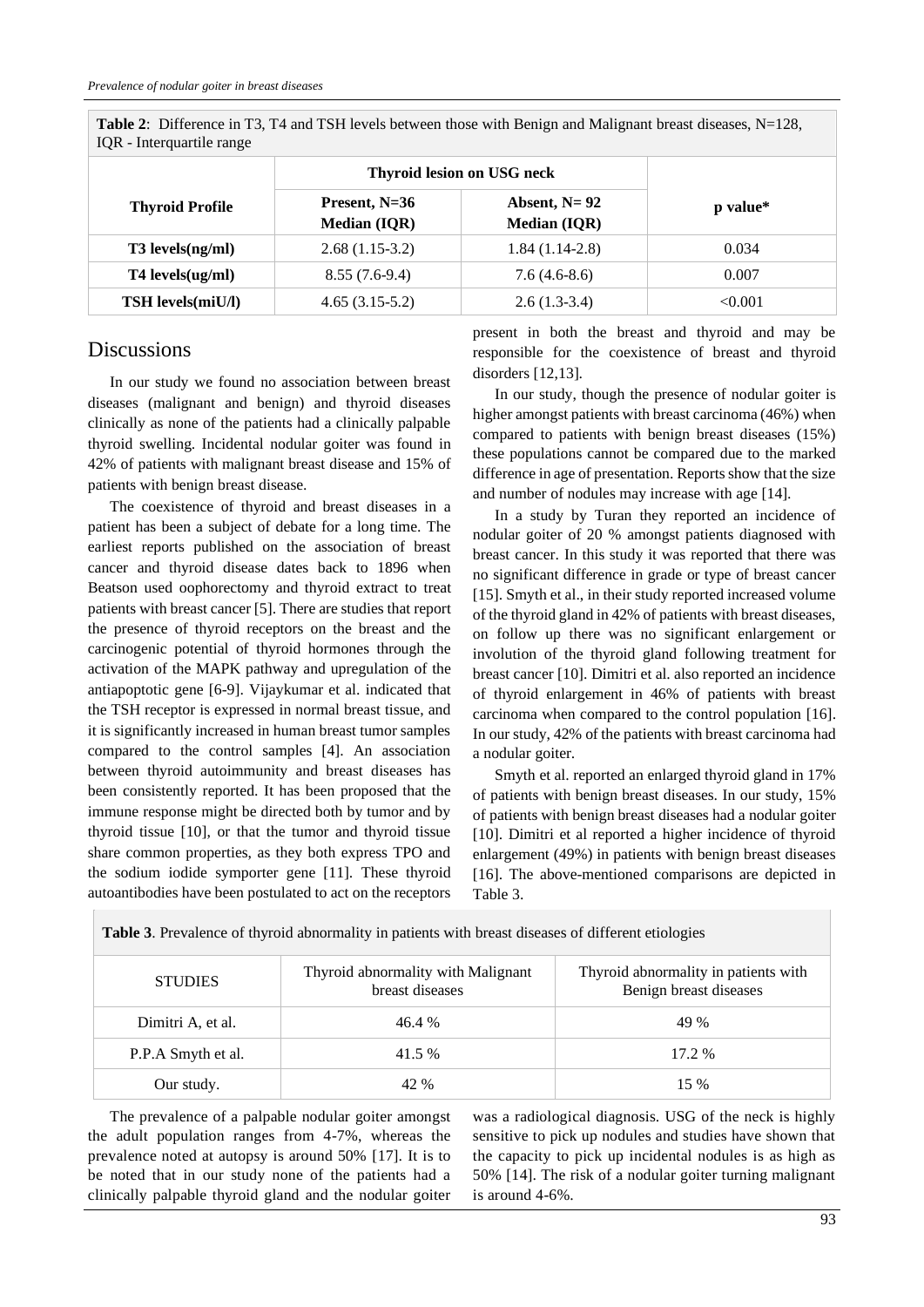Management of a nodular goiter is dependent on various factors like the size of the goiter, TSH values, and the presence of compressive symptoms. In our study all the patients had a clinically undetectable nodular goiter in the euthyroid state for which the treatment is best left alone [17]. That brings us to wonder if there is a need to investigate all patients with breast diseases with an ultrasound of the neck, FNAC, thyroid profile, and antithyroid antibodies considering the fact that even if there is an association between these organs, they do not alter the management or prognosis of the disease affecting either one of them. In our study none of the patients were treated for their nodular goiter as none of them were hypothyroid on evaluation of their thyroid profile. However, further long-term studies with larger numbers and age-matched control groups with follow up is needed.

Limitations of our study was that the two groups of patients with malignant and benign breast diseases were not comparable in age. Due to lack of availability we could not get antithyroid antibodies tested for the patients as done in previous studies.

# **Conclusions**

In our study the prevalence of nodular goiter was higher in patients with malignant breast diseases as compared to patients with benign breast diseases. However, this prevalence or clinical relevance is not significant enough to warrant routine screening for thyroid disease in patients presenting with either benign or malignant breast disease.

## Abbreviations:

FNAC - Fine Needle Aspiration Cytology USG - Ultrasonography TSH – Thyroid stimulating hormone

# Conflict of interest disclosure

There are no known conflicts of interest in the publication of this article. The manuscript was read and approved by all authors.

# Compliance with ethical standards

Any aspect of the work covered in this manuscript has been conducted with the ethical approval of all relevant bodies and that such approvals are acknowledged within the manuscript.

## Acknowledgments

We would like to thank all the staff from the Department of Surgery, Karnataka Institute of Medical Sciences, Hubli in their unending cooperation for the study. The authors would like to acknowledge the help of Dr. G. C. Patil, Professor and Head, and the staff of the Department of Radiology in our institute for their help in radiological services for the study. We also thank the Postgraduate students and the staff of the Department of Pathology for their support for the cytological and histopathological reporting of samples. We thank Dr. Bharath, Dr. Divya and Dr. Manasa for their help in data collection. We would also like to acknowledge the help of Dr. K Lakshman, Consultant Laparoscopic and GI Surgeon in helping us in the write up of the manuscript.

#### References

- 1. Turken O, NarIn Y, DemIrbas S, et al. Breast cancer in association with thyroid disorders. *Breast Cancer Res*. 2003;5(5):R110-R113. doi:10.1186/bcr609
- 2. Rasmusson B, Feldt-Rasmussen U, Hegedüs L, Perrild H, Bech K, Høier-Madsen M. Thyroid function in patients with breast cancer. *Eur J Cancer Clin Oncol*. 1987;23(5):553-556. doi:10.1016/0277-5379(87)90319-1
- 3. Moossa AR, Evans DA, Brewer AC. Thyroid status and breast cancer. Reappraisal of an old relationship. *Ann R Coll Surg Engl.* 1973;53(3):178-188.
- 4. Govindaraj V, Yaduvanshi NS, Krishnamachar H, Rao AJ. Expression of thyroid-stimulating hormone receptor, octamer-binding transcription factor 4, and intracisternal A particle-promoted polypeptide in human breast cancer tissues. *Horm Mol Biol Clin Investig.* 2012;9(3):173-178. doi:10.1515/hmbci-2011- 0130
- 5. Love RR, Philips J. Oophorectomy for breast cancer: history revisited. *J Natl Cancer Inst*. 2002;94(19): 1433-1434. doi:10.1093/jnci/94.19.1433
- 6. Charalampoudis P, Agrogiannis G, Kontzoglou K, Kouraklis G, Sotiropoulos GC. Thyroid hormone receptor alpha (TRa) tissue expression in ductal invasive breast cancer: A study combining quantitative immunohistochemistry with digital slide image analysis. *Eur J Surg Oncol*. 2017;43(8):1428-1432. doi:10.1016/j.ejso.2017.05.012
- 7. Khan SR, Chaker L, Ruiter R, et al. Thyroid Function and Cancer Risk: The Rotterdam Study. *J Clin Endocrinol* Metab. 2016;101(12):5030-5036. doi: 10.1210/jc.2016-2104
- 8. Kress E, Samarut J, Plateroti M. Thyroid hormones and the control of cell proliferation or cell differentiation: paradox or duality?. *Mol Cell Endocrinol*. 2009;313(1- 2):36-49. doi:10.1016/j.mce.2009.08.028
- 9. Lin HY, Glinsky GV, Mousa SA, Davis PJ. Thyroid hormone and anti-apoptosis in tumor cells. *Oncotarget*. 2015;6(17):14735-14743. doi:10.18632/oncotarget.4023
- 10.Smyth PP. Autoimmune thyroid disease and breast cancer: a chance association?. *J Endocrinol Invest*. 2000;23(1):42-43. doi:10.1007/BF03343675